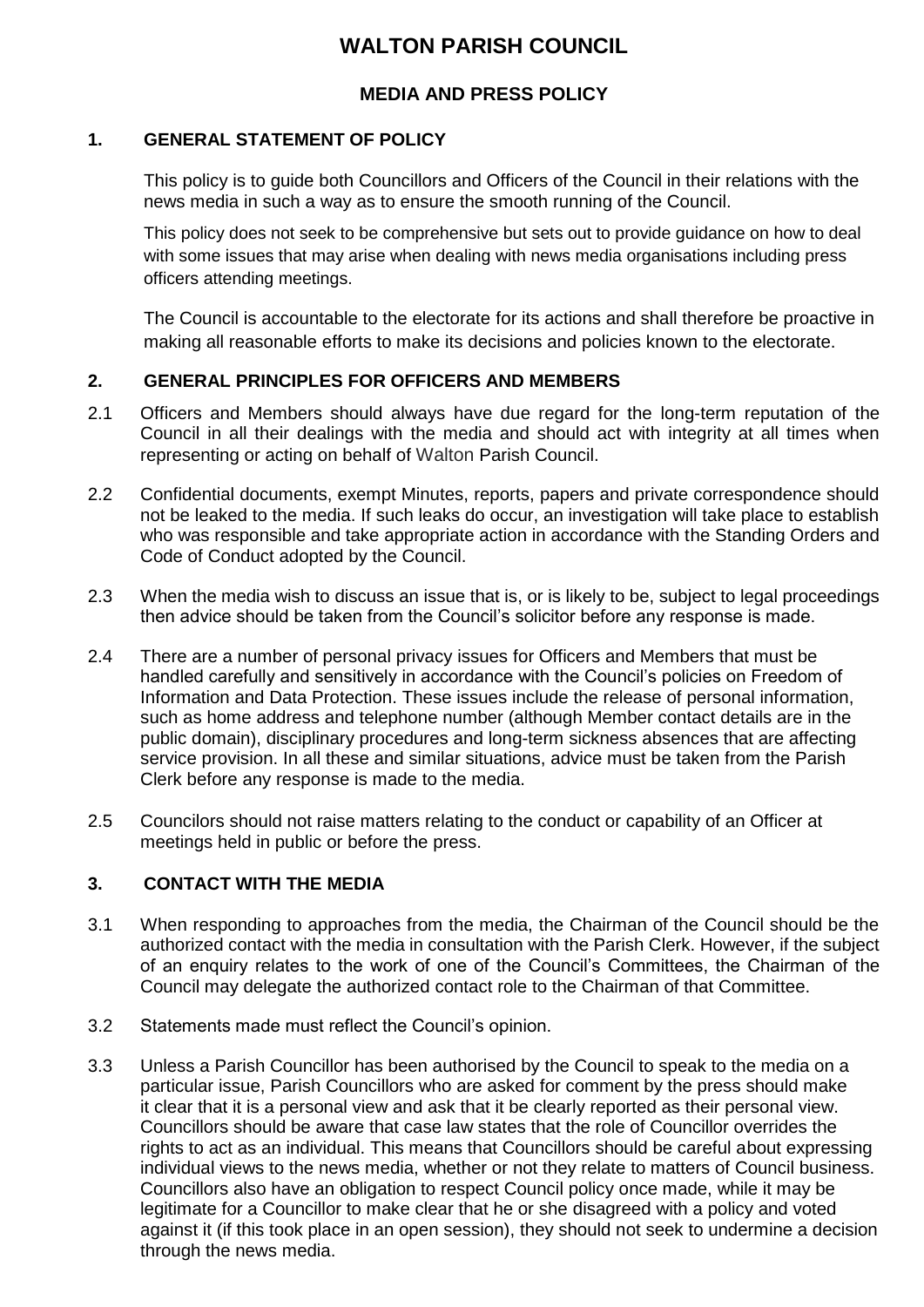- 3.4 Caution should be exercised when submitting letters to the editor for publication in newspapers. There are occasions when it is appropriate for the Council to submit a letter, for example to explain important policies or to correct factual errors in letters submitted by other correspondents. However, such letters should be kept brief and balanced in tone and correspondence should not be drawn out over several weeks.
- 3.5 Letters representing the views of the Council should only be issued by the Parish Clerk following agreement by the Council or relevant Committee.
- 3.6 At all times consideration should be given as to how the correspondence may affect the reputation of the Council.

#### **4 ATTENDANCE OF MEDIA AT COUNCIL OR COMMITTEE MEETINGS**

- 4.1 Agendas and minutes of meetings will be supplied to media outlets together with dates of meetings being available on the Council's website.
- 4.2 The Local Government Act 1972 requires that all agendas, reports and minutes are sent to the media on request, prior to the meeting.
- 4.3 The media are encouraged to attend Council and Committee meetings and seating and workspace will be made available.
- 4.4 Any filming or taping of Council or Committee proceedings by the media must be with prior notice to the Parish Clerk and Chairman of the particular meeting.

#### **5 PRESS RELEASES**

- 5.1 The purpose of a press release is to make the media aware of a potential story, to provide important public information or to explain the Council's position on a particular issue. It is the responsibility of all Officers and Members to look for opportunities where the issuing of a press release may be beneficial.
- 5.2 Any Officer or Member may draft a press release, however they must all be issued by the Parish Clerk following agreement by the Council or relevant Committee.

## **6 ELECTIONS**

- 6.1 The Code of Recommended Practice on Local Authority Publicity contains guidance for providing publicity for Members and for publicity around elections. The code makes it clear that Council resources should not be used on publicising individual Members unless it is relevant to the particular position they hold in the Council. These extracts from the Code illustrate the main points:
	- "Publicity about individual councillors may include the contact details, the positions they hold in the council (for example, Chairman of a committee), and their responsibilities. Publicity may also include information about individual councillors' proposals, decisions and recommendations only where this is relevant to their position and responsibilities within the Council. All such publicity should be objective and explanatory, personalisation of issues or personal images making should be avoided."
	- "Publicity should not be, or liable to misrepresentation as being, party political. Whilst it may be appropriate to describe policies put forward by an individual councillor which are relevant to their position and responsibilities within the council, and to put forward their justification in defence of them, this should not be done in party political terms, using political slogans, expressly advocating policies of those of a particular party or directly attacking policies and opinions of other parties, groups or individuals."
	- "The period between the notice of an election and the election itself should preclude